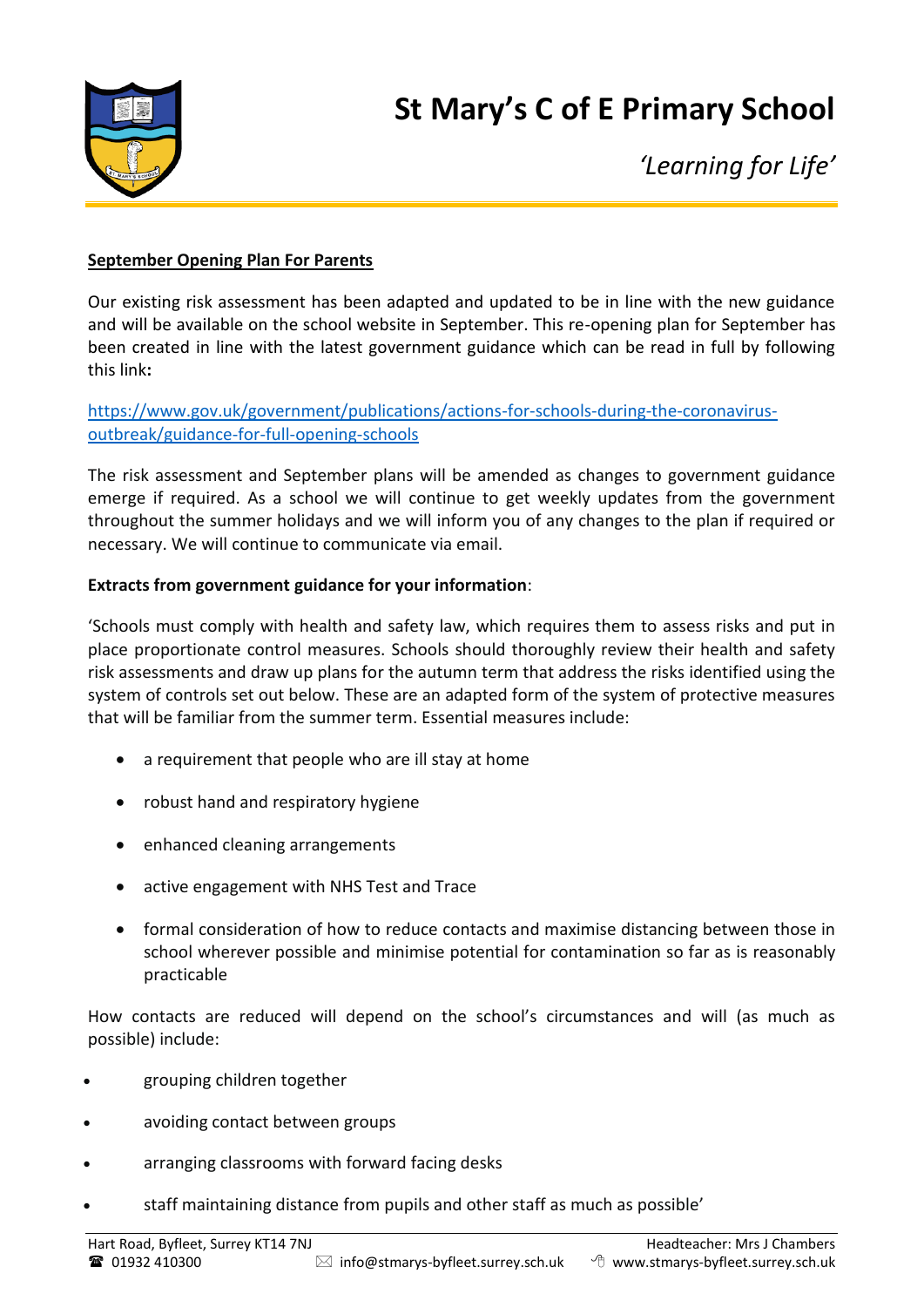### **Engage with the NHS Test and Trace process**

Schools must ensure they understand the NHS Test and Trace process and how to contact their local Public Health England health [protection](https://www.gov.uk/guidance/contacts-phe-health-protection-teams) team. Schools must ensure that staff members and parents/carers understand that they will need to be ready and willing to:

- [book](https://www.gov.uk/guidance/coronavirus-covid-19-getting-tested) a test if they are displaying symptoms. Staff and pupils must not come into the school if they have symptoms, and must be sent home to self-isolate if they develop them in school. All children can be tested, including children under 5, but children aged 11 and under will need to be helped by their parents/carers if using a home testing kit
- provide details of anyone they have been in close contact with if they were to test positive for coronavirus (COVID-19) or if asked by NHS Test and Trace
- [self-isolate](https://www.gov.uk/government/publications/covid-19-stay-at-home-guidance/stay-at-home-guidance-for-households-with-possible-coronavirus-covid-19-infection) if they have been in close contact with someone who develops coronavirus (COVID-19) symptoms or someone who tests positive for coronavirus (COVID-19)

Anyone who displays symptoms of coronavirus (COVID-19) can and should get a test. Tests can be booked online through the NHS testing and tracing for [coronavirus](https://www.nhs.uk/conditions/coronavirus-covid-19/testing-for-coronavirus/) website, or ordered by telephone via NHS 119 for those without access to the internet. Essential workers, which includes anyone involved in education or childcare, have priority access to testing.

Schools should ask parents and staff to inform them immediately of the results of a test:

- if someone tests negative, if they feel well and no longer have symptoms similar to coronavirus (COVID-19), they can stop self-isolating. They could still have another virus, such as a cold or flu – in which case it is still best to avoid contact with other people until they are better. Other members of their household can stop self-isolating.
- if someone tests positive, they should follow the 'stay at home: guidance for [households](https://www.gov.uk/government/publications/covid-19-stay-at-home-guidance) with possible or confirmed [coronavirus](https://www.gov.uk/government/publications/covid-19-stay-at-home-guidance) (COVID-19) infection' and must continue to selfisolate for at least 7 days from the onset of their symptoms and then return to school only if they do not have symptoms other than cough or loss of sense of smell/taste. This is because a cough or anosmia can last for several weeks once the infection has gone. The 7 day period starts from the day when they first became ill. If they still have a high temperature, they should keep self-isolating until their temperature returns to normal. Other members of their household should continue self-isolating for the full 14 days.

# **Manage confirmed cases of coronavirus (COVID-19) amongst the school community**

Schools must take swift action when they become aware that someone who has attended has tested positive for coronavirus (COVID-19). Schools should contact the local health protection team. This team will also contact schools directly if they become aware that someone who has tested positive for coronavirus (COVID-19) attended the school – as identified by NHS Test and Trace.

The health protection team will carry out a rapid risk assessment to confirm who has been in close contact with the person during the period that they were infectious, and ensure they are asked to self-isolate.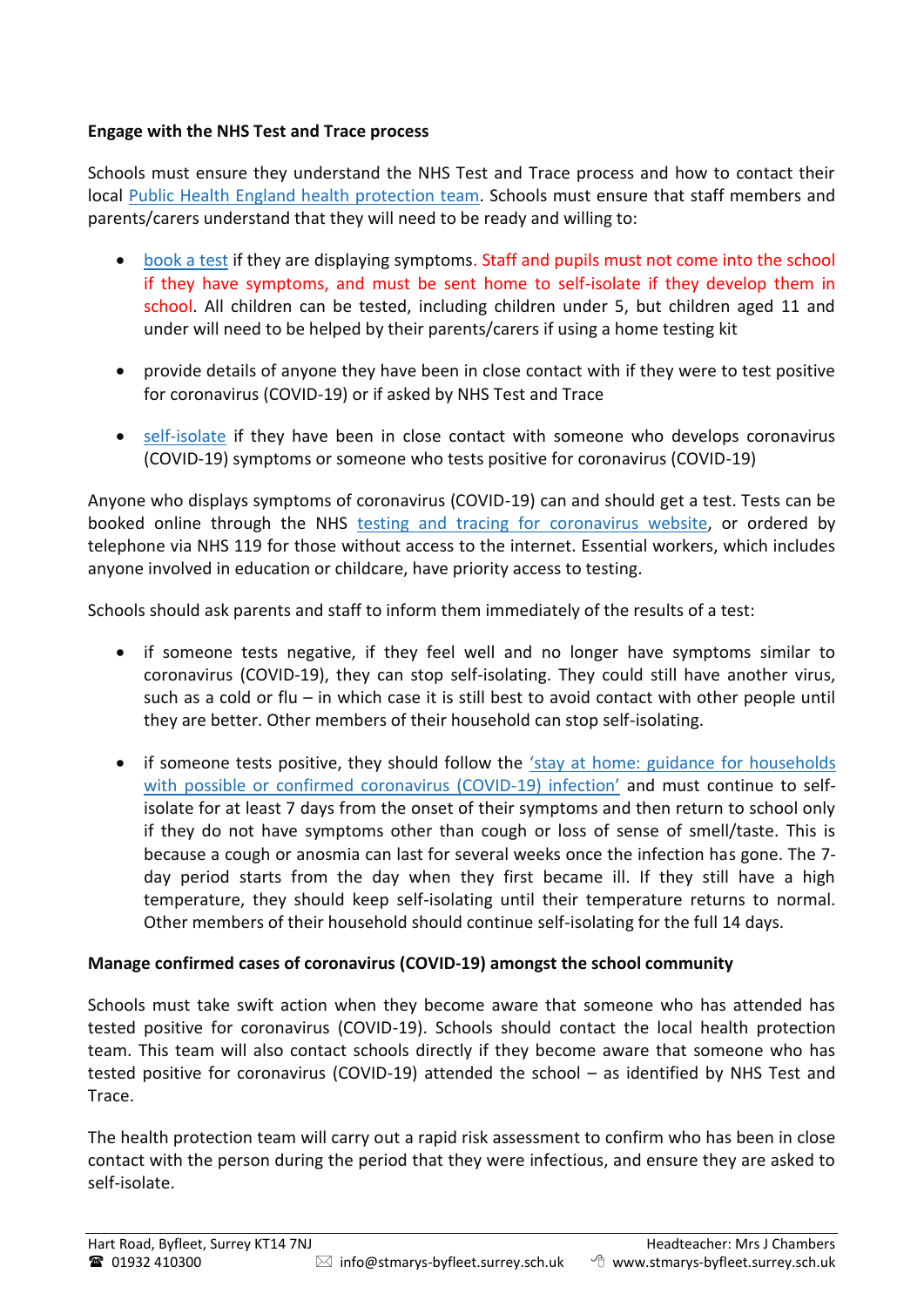The health protection team will work with schools in this situation to guide them through the actions they need to take. Based on the advice from the health protection team, schools must send home those people who have been in close contact with the person who has tested positive, advising them to self-isolate for 14 days since they were last in close contact with that person when they were infectious. Close contact means:

- direct close contacts face to face contact with an infected individual for any length of time, within 1 metre, including being coughed on, a face to face conversation, or unprotected physical contact (skin-to-skin)
- proximity contacts extended close contact (within 1 to 2 metres for more than 15 minutes) with an infected individual
- travelling in a small vehicle, like a car, with an infected person

The health protection team will provide definitive advice on who must be sent home. To support them in doing so, we recommend schools keep a record of pupils and staff in each group, and any close contact that takes places between children and staff in different groups (see [section](https://www.gov.uk/government/publications/actions-for-schools-during-the-coronavirus-outbreak/guidance-for-full-opening-schools#five) 5 of system of [control](https://www.gov.uk/government/publications/actions-for-schools-during-the-coronavirus-outbreak/guidance-for-full-opening-schools#five) for more on grouping pupils). This should be a proportionate recording process. Schools do not need to ask pupils to record everyone they have spent time with each day or ask staff to keep definitive records in a way that is overly burdensome.

A template letter will be provided to schools, on the advice of the health protection team, to send to parents and staff if needed. Schools must not share the names or details of people with coronavirus (COVID-19) unless essential to protect others.

Household members of those contacts who are sent home do not need to self-isolate themselves unless the child, young person or staff member who is self-isolating subsequently develops symptoms. If someone in a class or group that has been asked to self-isolate develops symptoms themselves within their 14-day isolation period they should follow 'stay at home: [guidance](https://www.gov.uk/government/publications/covid-19-stay-at-home-guidance) for households with possible or confirmed [coronavirus](https://www.gov.uk/government/publications/covid-19-stay-at-home-guidance) (COVID-19) infection'. They should get a test, and:

- if the test delivers a negative result, they must remain in isolation for the remainder of the 14-day isolation period. This is because they could still develop the coronavirus (COVID-19) within the remaining days.
- if the test result is positive, they should inform their setting immediately, and must isolate for at least 7 days from the onset of their symptoms (which could mean the self-isolation ends before or after the original 14-day isolation period). Their household should selfisolate for at least 14 days from when the symptomatic person first had symptoms, following 'stay at home: guidance for households with possible or confirmed [coronavirus](https://www.gov.uk/government/publications/covid-19-stay-at-home-guidance) [\(COVID-19\)](https://www.gov.uk/government/publications/covid-19-stay-at-home-guidance) infection'

Further guidance is available on testing and tracing for [coronavirus](https://www.nhs.uk/conditions/coronavirus-covid-19/testing-and-tracing/) (COVID-19).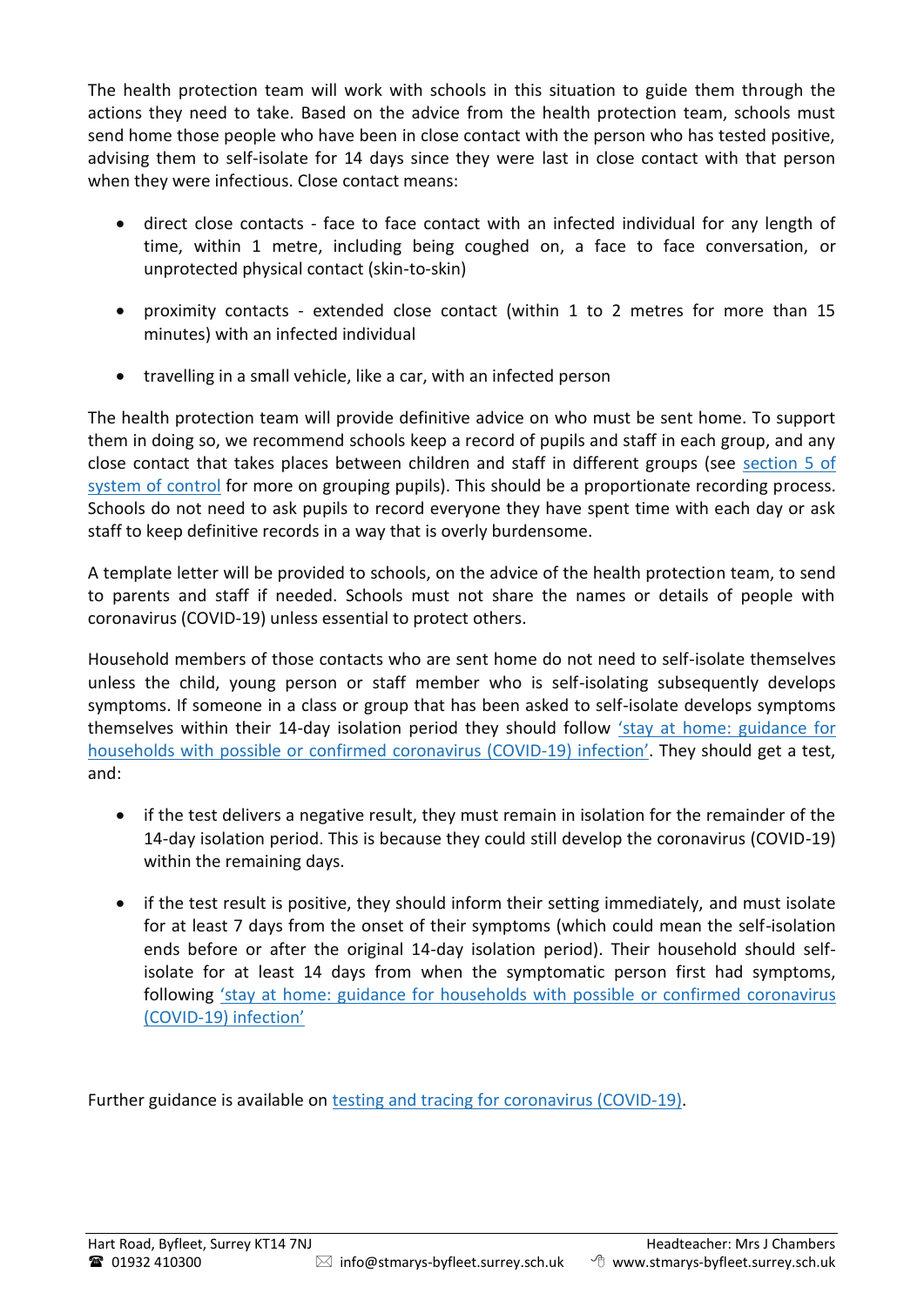### **Contain any outbreak by following local health protection team advice**

If schools have two or more confirmed cases within 14 days, or an overall rise in sickness absence where coronavirus (COVID-19) is suspected, they may have an outbreak, and must continue to work with their local health protection team who will be able to advise if additional action is required.

In some cases, health protection teams may recommend that a larger number of other pupils selfisolate at home as a precautionary measure – perhaps the whole site or year group. If schools are implementing controls from this list, addressing the risks they have identified and therefore reducing transmission risks, whole school closure based on cases within the school will not generally be necessary, and should not be considered except on the advice of health protection teams.

In consultation with the local Director of Public Health, where an outbreak in a school is confirmed, a mobile testing unit may be dispatched to test others who may have been in contact with the person who has tested positive. Testing will first focus on the person's class, followed by their year group, then the whole school if necessary, in line with routine public health outbreak control practice.

#### **Attendance expectations**

In March when the coronavirus (COVID-19) outbreak was increasing, we made clear no parent would be penalised or sanctioned for their child's non-attendance at school.

Now the circumstances have changed and it is vital for all children to return to school to minimise as far as possible the longer-term impact of the pandemic on children's education, wellbeing and wider development.

Missing out on more time in the classroom risks pupils falling further behind. Those with higher overall absence tend to achieve less well in both primary and secondary school. School attendance will therefore be mandatory again from the beginning of the autumn term. This means from that point, the usual rules on school attendance will apply, including:

- parents' duty to secure that their child attends regularly at school where the child is a registered pupil at school and they are of compulsory school age;
- schools' responsibilities to record attendance and follow up absence
- the availability to issue sanctions, including fixed penalty notices in line with local authorities' codes of conduct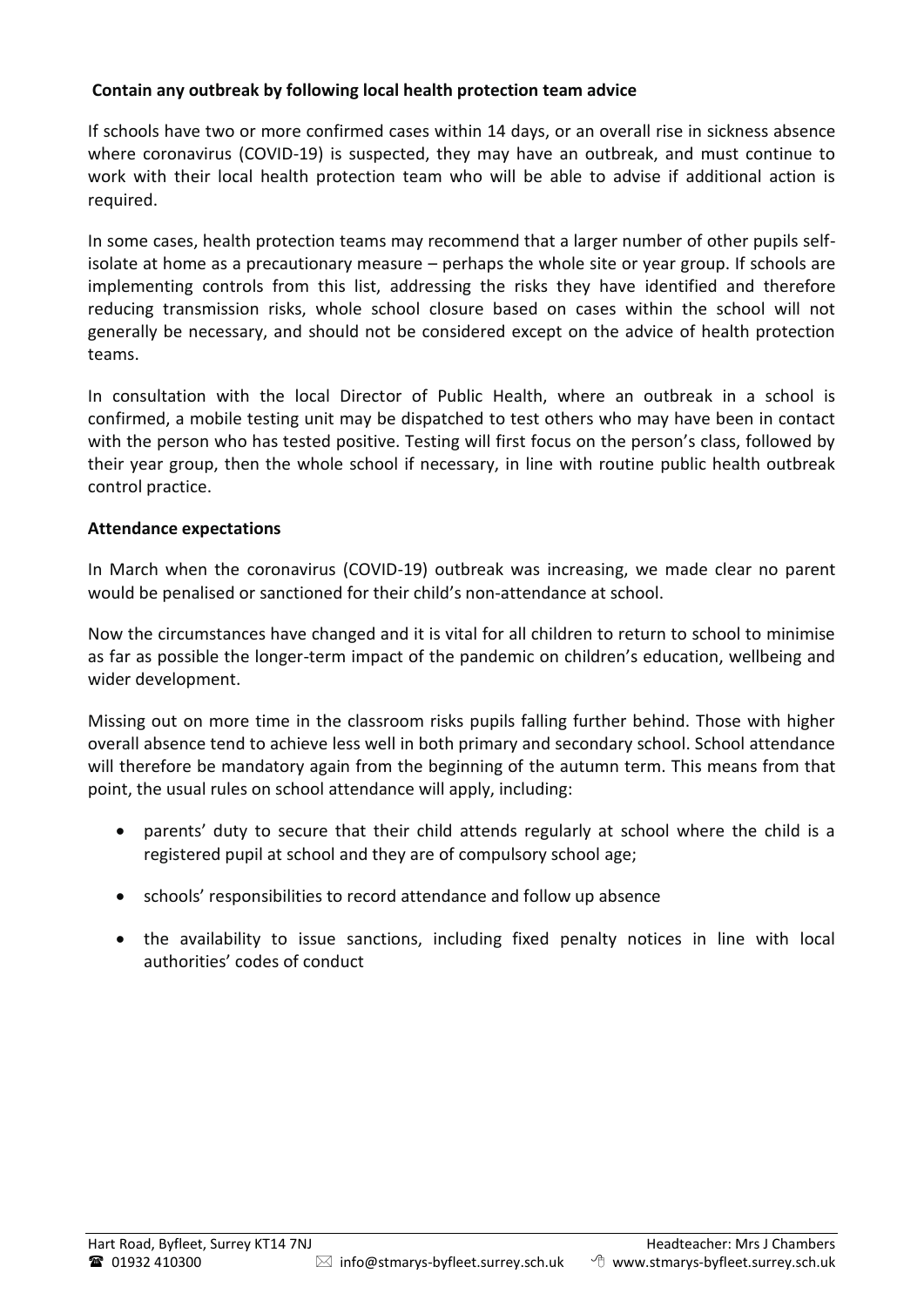#### **Assessment**

We are, therefore, planning on the basis that statutory primary assessments will take place in summer 2021. The early years foundation stage profile, and all existing statutory key stage 1 and 2 assessments, should return in 2020 to 2021 in accordance with their usual timetables. This includes:

- the phonics screening check
- key stage 1 tests and teacher assessment
- the year 4 multiplication tables check
- key stage 2 tests and teacher assessment
- statutory trialling

#### **Our Plan**

#### **Coming into school**

To avoid congestion and unnecessary cross over and contact:

- Y1 to Y6 parents will follow a one way system to drop children in playground.
- Nursery and YR parents can drop children to their class door, adhering to social distancing while lining up and also following the one way systems.
- 3 gates in use to stagger drop off and pick up: Both gates on Hart Road and Rectory Road.
- Parent MUST not arrive early at the gate and must keep moving around the one way system.
- SLT to man each gate and one way systems. Staff will be wearing high vis jackets.

| <b>Year Group</b>                                                                                                      | <b>Hart Road Gate</b> | <b>Rectory Lane Gate</b>                                   |
|------------------------------------------------------------------------------------------------------------------------|-----------------------|------------------------------------------------------------|
| YR (including older siblings)                                                                                          |                       | 8.35am Hedgehogs                                           |
| Parents one way system in an out and drop to<br>the classroom door following one way system<br>through YR fenced area. |                       | 8.45 Nursery early drop off<br>top up families and Rabbits |
| Nursery (Top up still possible and can come<br>though gate at 8.45am)                                                  |                       | 9.15am                                                     |
| Parents one way system in and out and drop<br>to the classroom door.                                                   |                       |                                                            |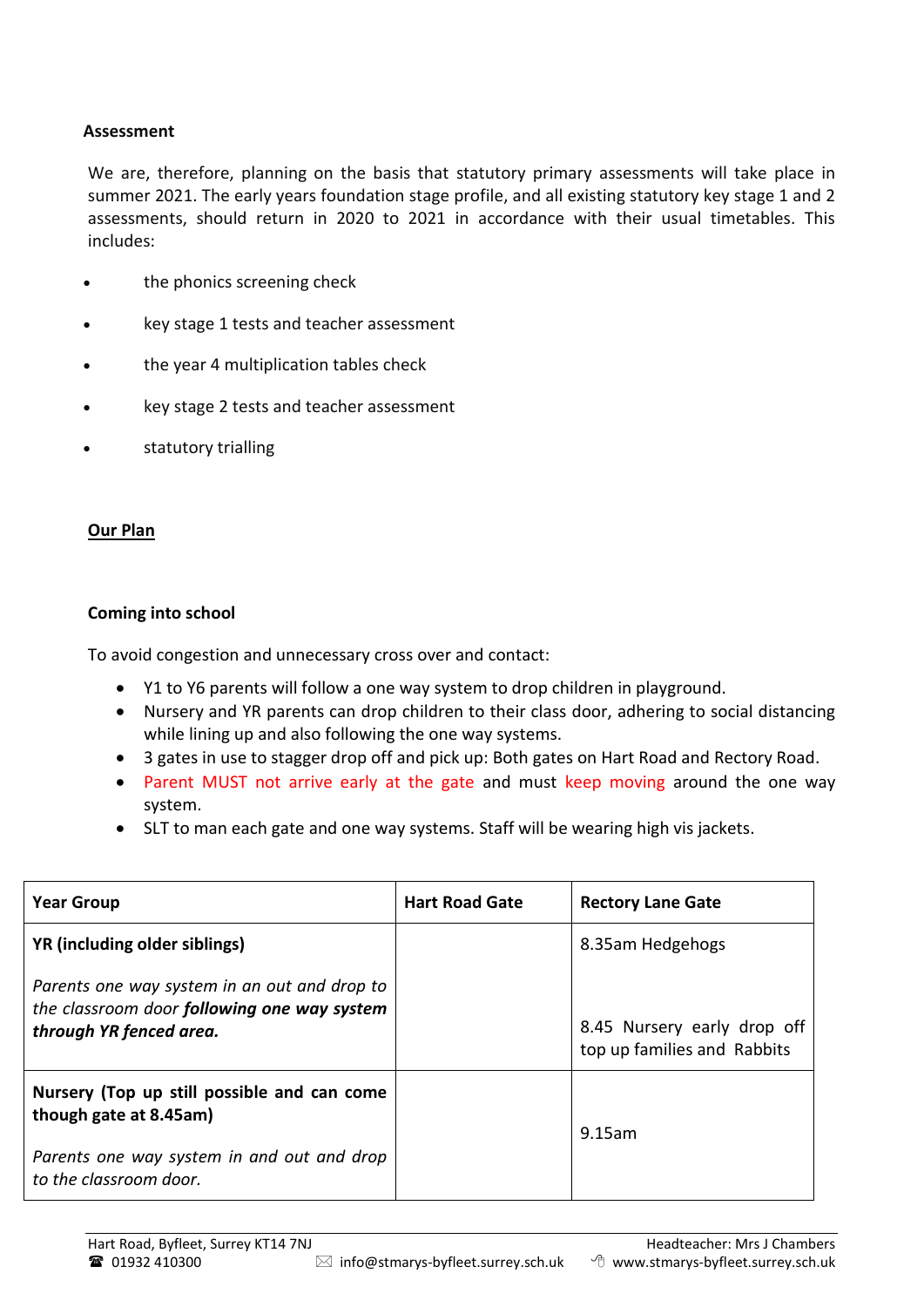| <b>Group A -Surnames A-F</b>                                                                                                                                                                                                                   | 8.35am |        |
|------------------------------------------------------------------------------------------------------------------------------------------------------------------------------------------------------------------------------------------------|--------|--------|
| Teachers on allocated places across field<br>where children will line up. Parent's one way<br>system around the playground to drop off<br>children and then exit through other Hart Road<br>gate.                                              |        |        |
| Group B-Surnames F-J                                                                                                                                                                                                                           | 8.45am |        |
| Teachers on allocated places across field<br>where children will line up. Parents one way<br>system around the playground to drop off<br>children and then exit through other Hart Road<br>gate.                                               |        |        |
| Group C-Surnames K-P                                                                                                                                                                                                                           | 8.55am |        |
| Teachers on allocated places across field<br>where children will line up. Parent's one way<br>system around the playground to drop off<br>children and then exit through other Hart Road<br>gate.                                              |        |        |
| Group D-Surnames R-Z                                                                                                                                                                                                                           |        | 8.55am |
| <b>Teachers</b><br>allocated<br>places<br><sub>on</sub><br>across<br>playground and field where children will line<br>up. Parent's one way system around the<br>playground to drop off children and then exit<br>through other Hart Road gate. |        |        |

### **At the end of the day**

- SLT to man each gate and one way system and will be wearing high vis jackets
- All classes will line up on the field at 3pm. Children in KS2, walking home alone, will exit at this time through Rectory Lane gate, only if we have signed permission.
- Nursery use **Rectory Lane gate only** for morning and afternoon sessions. The gate will be unlocked by Nursery staff when required. If you have older children collect them first at the time allocated below at the end of the day.
- YR parents to use **Rectory Lane gate only**, to pick up Reception children from the classrooms following the one way systems. They can then also pick up older siblings from the field at this time after collecting their YR child and following the one way system to exit the school.
- All gates open at 3.10pm for all other parents to follow one way system to collect children from the field. Parents can choose which gate to use to avoid congestion.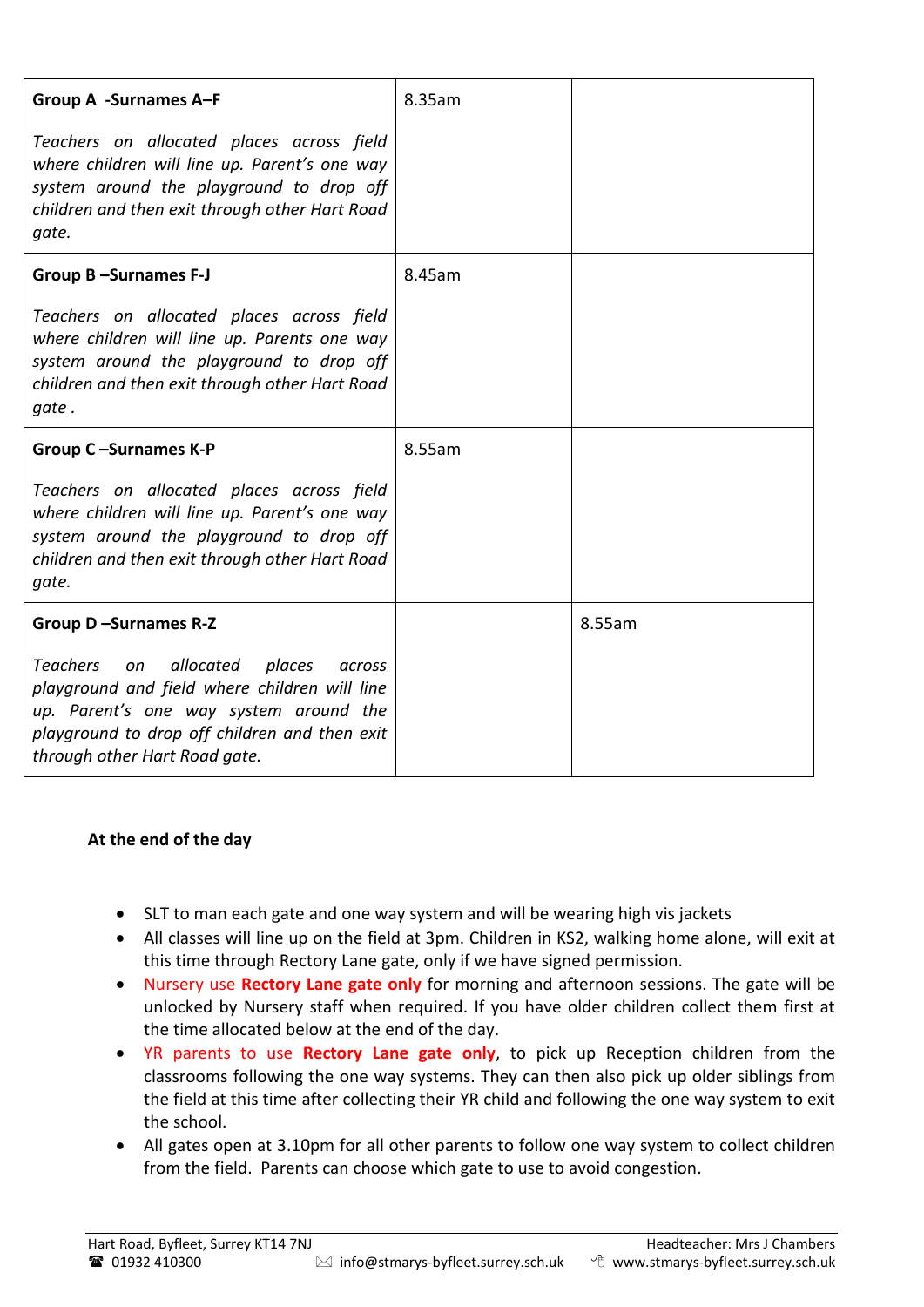| <b>Year Group</b> | <b>Rectory Lane Gate</b>          |  |
|-------------------|-----------------------------------|--|
|                   |                                   |  |
| <b>YR</b>         | 3.00pm                            |  |
| <b>Nursery</b>    | Afternoon session children 3.15pm |  |
| <b>Year Group</b> | <b>Hart Road or Rectory Lane</b>  |  |
| Year 1            |                                   |  |
| Year <sub>2</sub> | 3.10pm                            |  |
| Year <sub>3</sub> |                                   |  |
| Year 4            |                                   |  |
| Year 5            |                                   |  |
| Year <sub>6</sub> |                                   |  |

### **Bubbles**

### **EYFS/Nursery/ YR**

### **(Y1 Autumn 1 at least)**

### **Will operate in Year Group bubbles**

- Will operate in Year Group bubbles to allow for the use of the outside space and groupings across the year group to meet the provision needs
- For the vast majority of the time, Year 1 pupils will be in class bubbles. However, the ability range of the children in the school is such that effective teaching of phonics will require the use of 'bubbles within bubbles', creating small ability-based phonics groups within a year group bubble. We also want to run the Year 1 provision similar to that of Reception at the start of the term so there will be shared use of the outside provision.

Pupils will be split into phonics groups, taught by the two Year 1 teachers and the Year 1 Teaching Assistants. The group seating arrangements (including that of the staff member) will ensure distancing between the staff member and the children. Staff and pupils will wash their hands prior to joining their phonics group and after the session.

Children will have two phonics sessions a day to support catch-up. Initially, only one of these will be with their phonics ability bubble with the other being class-based, to reduce the number of times pupils need to be in sub-groups outside their class bubble.

- Resources in each of the classrooms will be only used by classes and will be cleaned at lunchtime and at the end of the day.
- Resources in the outside area will be shared across year group bubbles. Shared equipment outside to be cleaned 10am, 12pm and 2pm. Children to wash hands in line with health and safety policy: at the start of the day and throughout the day, using class sinks so hand washing technique can be monitored.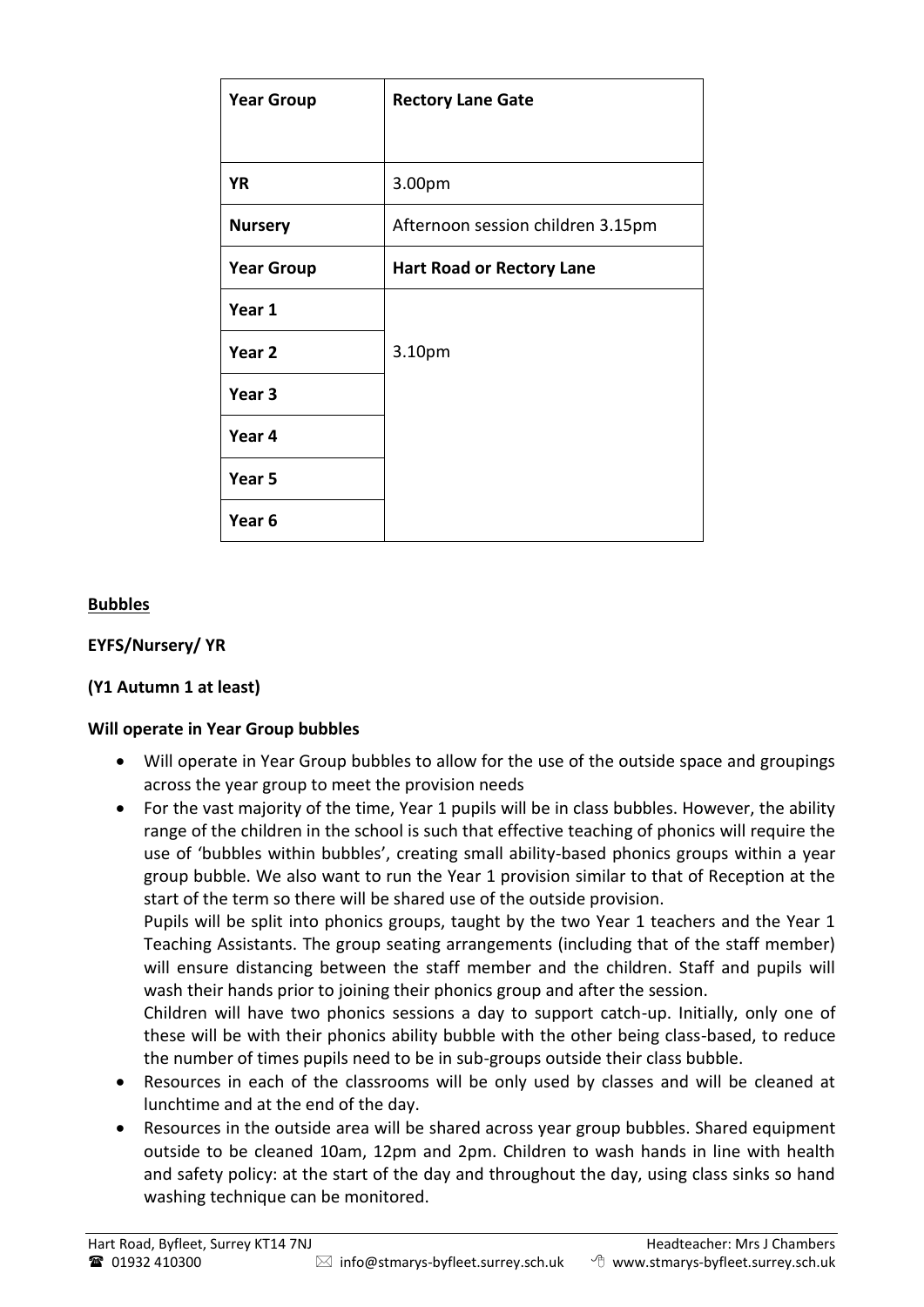- Hand washing before entering outside spaces and when retuning inside after using outside space.
- Resources must be hard surfaces and cleaned regularly. Shared equipment to be cleaned at 10am, 12pm and 2pm. No soft resources permitted. Children can be involved in cleaning using bubbly soapy water.
- Each child to have own named playdoh and other like resources if required but they must not be shared.
- Sand play before use and after use children must wash hands this must be monitored station. Children will not be allowed to play with water.
- Adults to remain 2m away from children at all times AS MUCH AS POSSIBLE. If less than 2m is needed this should be for no more than 15 minutes.
- Station for 1:1 support intervention tables must be distanced and adult and child not to be facing each other. Adult must be positioned to the side of the child. If this needs to happen outside of the room to ensure distancing is possible then this should be the case.
- Playtimes will be within their own outside provision.
- Adult station to work with children adult must be seated 2m away from the children and not facing each other.
- Children sitting at tables and on the carpet all facing front. Avoid facing each other when seated.
- Each class has their own toilet and this will be labelled. One child in the toilet at one time.
- Toilet area needs to be cleaned at 10am,12pm, 2pm
- PPE to be worn for intimate care.

# **Year 2 -6**

# **(Y1 from Autumn 2 if appropriate)**

# **Our bubbles will be in classes.**

- 15 tables with 2 children at each, facing the front.
- Individual named stationery wallet with pen, pencil, sharpener, glue stick, colouring pencils, ruler, rubber, whiteboard. Workbooks to be to the right of the children, at the ends of the table.
- Water bottle to be kept at table space.
- Coat to be kept on the back of the chair to reduce movement and congestion at break times.
- Lunches and bags to be kept in the lockers/ on pegs.
- In the mornings children enter through external door and sit at space. One by one each child will put their belongings in their locker / on their peg and then wash their hands before returning to their desk.
- Station for 1:1 support intervention tables must be distanced and adult and child not to be facing each other. Adult must be positioned to the side of the child. If this needs to happen outside of the room to ensure distancing is possible then this should be the case.
- Class teachers to set table places for the children that can be reviewed and changed on a weekly basis from a Monday to meet the needs of their learning. Tables, chairs and trays will have been untouched for 48hours and would have been deep cleaned so this is possible.
- Adults to remain 2m away from children at all times AS MUCH AS POSSIBLE.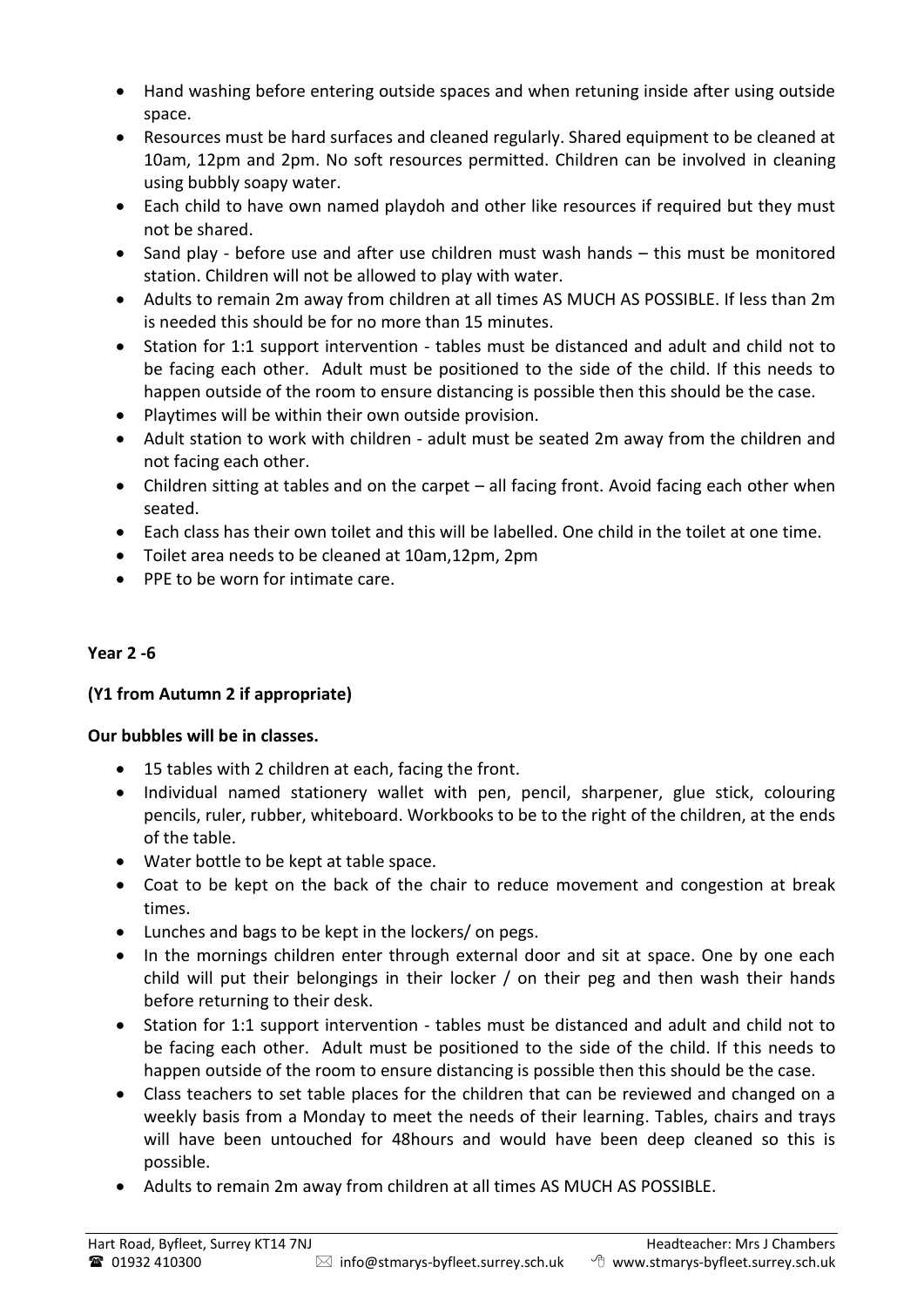- Tables to be set up to allow for teacher to move around room while still maintaining distance to support learning.
- We will need to ensure children are able to self-select challenges and next learning themselves from where they are sat as we will be unable to move them around to sit in different groupings throughout the lessons. However, groups can be taken outside of the room to work with an adult, as this would be safer to do as distancing would then be possible. Each class to have designated break out zone to access.
- Use of visualizer to show and model child can place work on visualizer without staff member having to touch the work.
- Handwashing in line with current health and safety policy.
- Individual resources should be used where ever possible. If resources are needed such as Dienes in maths then these must be cleaned after use.
- Shared resources must be hard surfaces and must cleaned at the end of the day before being used by anyone else.
- No soft resources that are unable to be cleaned are permitted in the rooms.
- Marking of books children place completed work/books in specified place at the back of the room, in the red, yellow and green trays in accordance with our current policy. We will continue to follow our current marking and feedback policy. Teachers must wash hands before handling the books when the children are not in the room and once marking is complete and books placed back on the tables, the teacher must wash hands again. Where self-assessment and on the spot marking is possible this should be used to avoid handling the books unnecessarily. Books will not be taken home or to another room to be marked.
- Each class has their own toilet and this will be labelled. One child in the toilet at one time.
- Toilet area needs to be cleaned at 10am,12pm, 2pm

# **Break times**

- Year group staff to rota break times between themselves.
- Staggered to avoid congestion of outside area and use of toilets.
- 2 adults always on duty except for Years 5 and 6 who will need 3 adults.
- First aid to be done on the playground by children in line with health and safety policy. Staff to take first aid box for their class.

Y1 / Y2 -10.15am-10.30am Playgrounds

# Y3/Y4- 10.15am-10.30am Field

Y5/ Y6 10.30am-10.45am Field and playgrounds as older children need to adhere to social distancing (3 adults needed)

• No balls or equipment

# **Assembly**

**9.00am** will take place in the classrooms as we are not permitted to use shared spaces or hold assemblies in the normal way.

**Monday** - Led in class by Mrs Chambers via Teams

**Tuesday** – Class assembly linked to Value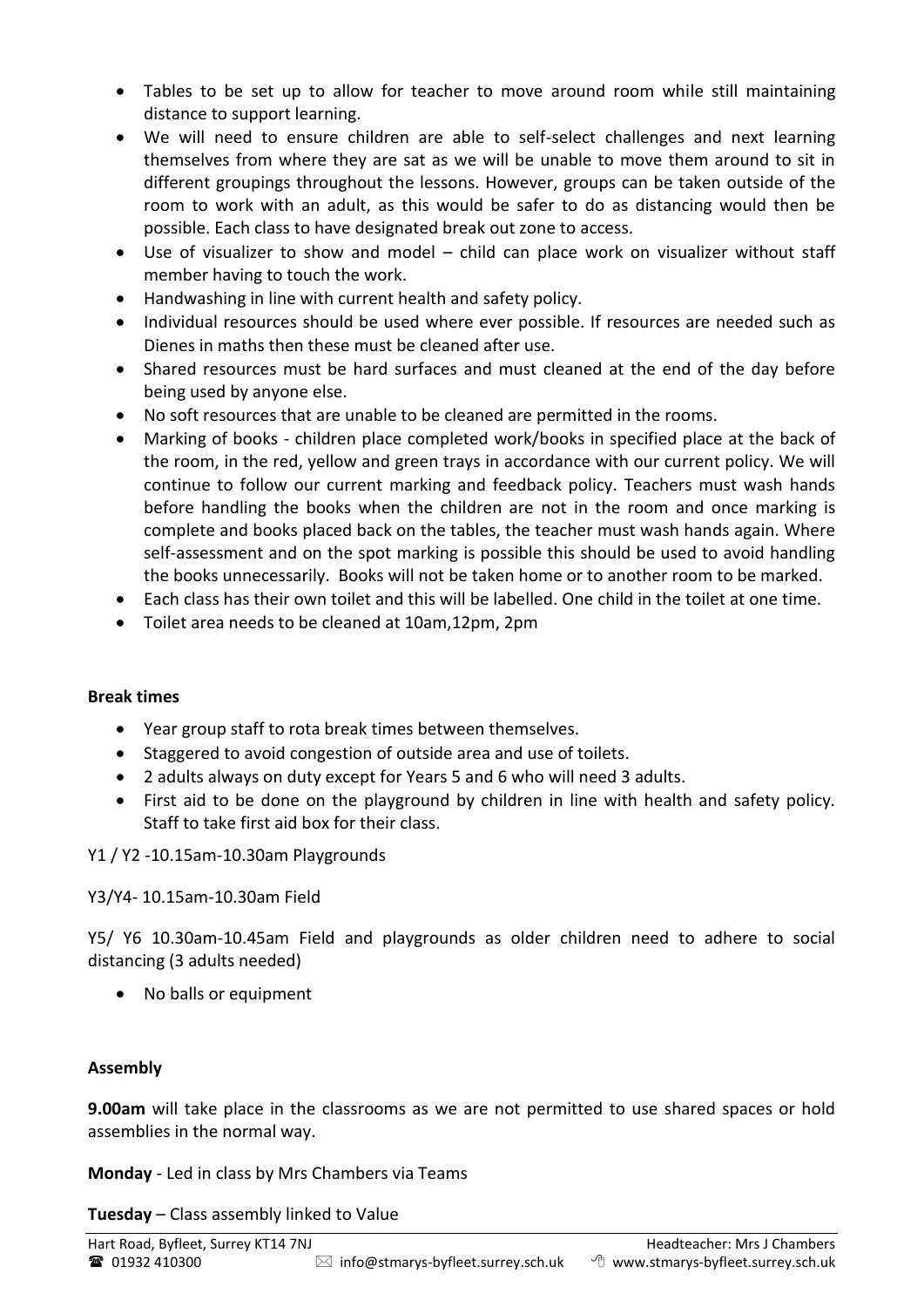**Wednesday** – Led in class by SLT assembly via Teams

**Thursday-** Class assembly linked to Growth Mindset

**Friday** -Celebration assembly via Teams led by Mrs Chambers

### **Lunch Times**

- To minimise adult crossover, class based support staff will monitor their own Year groups at lunchtime inside and outside.
- Children will not be sent to the office for first aid. We will continue to follow existing health and safety policy in terms of first aid.
- Year group staff must keep class first aid box, with PPE kit, with them at all times.
- We will offer hot dinners to all year groups who would like to order them, in disposable containers with disposable cutlery. Years R, 1 and 2 are still able to have universal free meals.

**Nursery** eat in their classroom as they always have done - disposable plates and cutlery.

# **YR -11.30am to 12.45pm-Hall/ YR Outside area**

11.30 to the hall to eat hot dinner in disposable container or packed lunch then back to YR outside area to play

*Tables and chairs cleaned down* 

# **Y2 -11.45am to 12.45pm -Hive/ Field zone nearest Children Centre Hut**

11.45am Tigers to the Hive to eat lunch – second servery will be in the Hive

*Tables and chairs cleaned down between groups*

11.45am Lions outside play then at 12.15pm to the Hive to eat lunch.

# **Y1 -12.00pm to 1.00pm Hall/ Y1 and Y2 bottom playground including friendship island**

12.00pm to the hall to eat then 12.30pm outside to play

*Tables and chairs cleaned down.*

# **Y3/Y4/Y5/Y6 12.00-1.00pm Classrooms/ Y3 bottom playground/ Y4 top playground/ Y5 and Y6 field. We will rotate these areas fortnightly.**

# 12.00 Outside play

12.30pm packed lunch or hot dinner in disposable container in their classroom

 Bubble support staff monitor their year group eating in classrooms and when outside playing.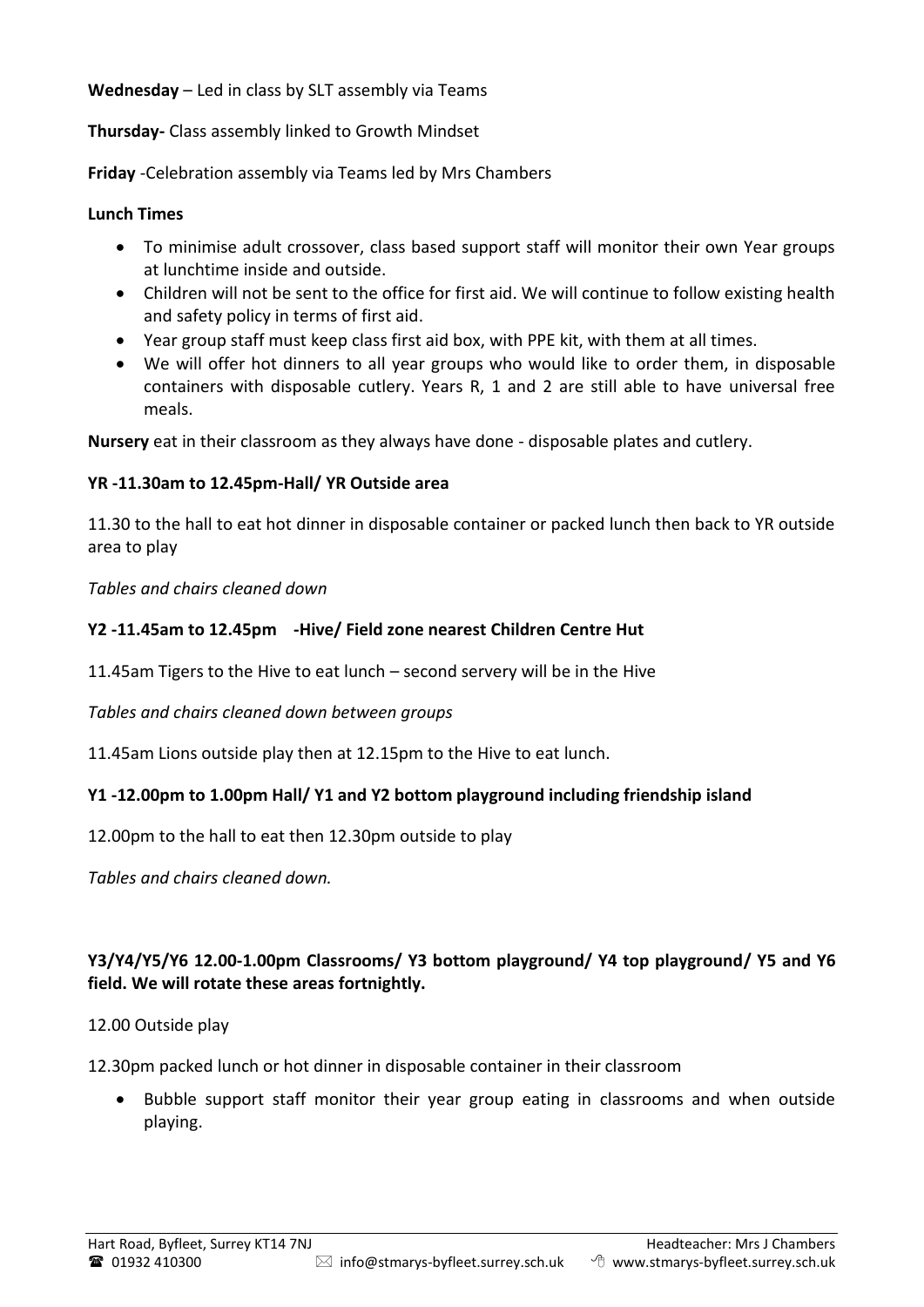### **Daily Routine**

- Register
- Assembly
- PSHE/wellbeing
- English/Maths
- Break time
- English/Maths
- Praver
- Lunchtime
- Meditation / Wellbeing
- **•** Topic learning
- Prayer
- Home

### **Medicines/ First aid**

 Each class will have their own named class box. In this box there will be: epipens and inhalers needed by the class, PPE kit and first aid kits. This box will stay in the classroom and be taken out by class staff at break times. Children should not be coming to the office for first aid as per health and safety policy, except for serious incidents. Each class will keep their own record of first aid within this first aid box.

### **Behaviour Policy**

- The behaviour policy was amended in light of the pandemic and will be reviewed again ahead of September. The reviewed policy can be found on the school website from September.
- Surrey have shared this message with schools: *Part of the risk assessment to guard against COVID-19, separation of children in different Bubbles is vital. Should a child come into close contact with a child or an adult from another Bubble through their own behaviour choices and refuse to follow a staff member's request to socially distance themselves, the child's parents will be contacted and the child may receive an exclusion.*
- Due to the new organisation of the school and bubbles, some key changes have been made to the policy as children are not permitted to walk around the school:
	- o **Silver** email to senior leadership team who will then send message via Marvellous Me and provide a certificate to hand to child in their bubble (YN/YR to Miss Rutherford, Y3/Y6 to Mrs Robinson, Y4/Y5 to Miss Booth. Y1/Y2 to Miss O'Brien). This certificate will be left for 48 hours before the child handles it and takes it home.
	- o **Gold** email sent to Mrs Chambers who will deliver a gold certificate and gift to the class room to hand to the child. After 48 hours they can handle it and take it home. We will also send message via Marvellous Me.
	- o **Stay on green** children can mark their own stay on green cards and keep them in their stationary toolkits, to avoid teachers handling them.
	- o **Move to Amber** child moves to table at the back of the classroom or in the corridor in sight of the teacher for their 10 minutes time out.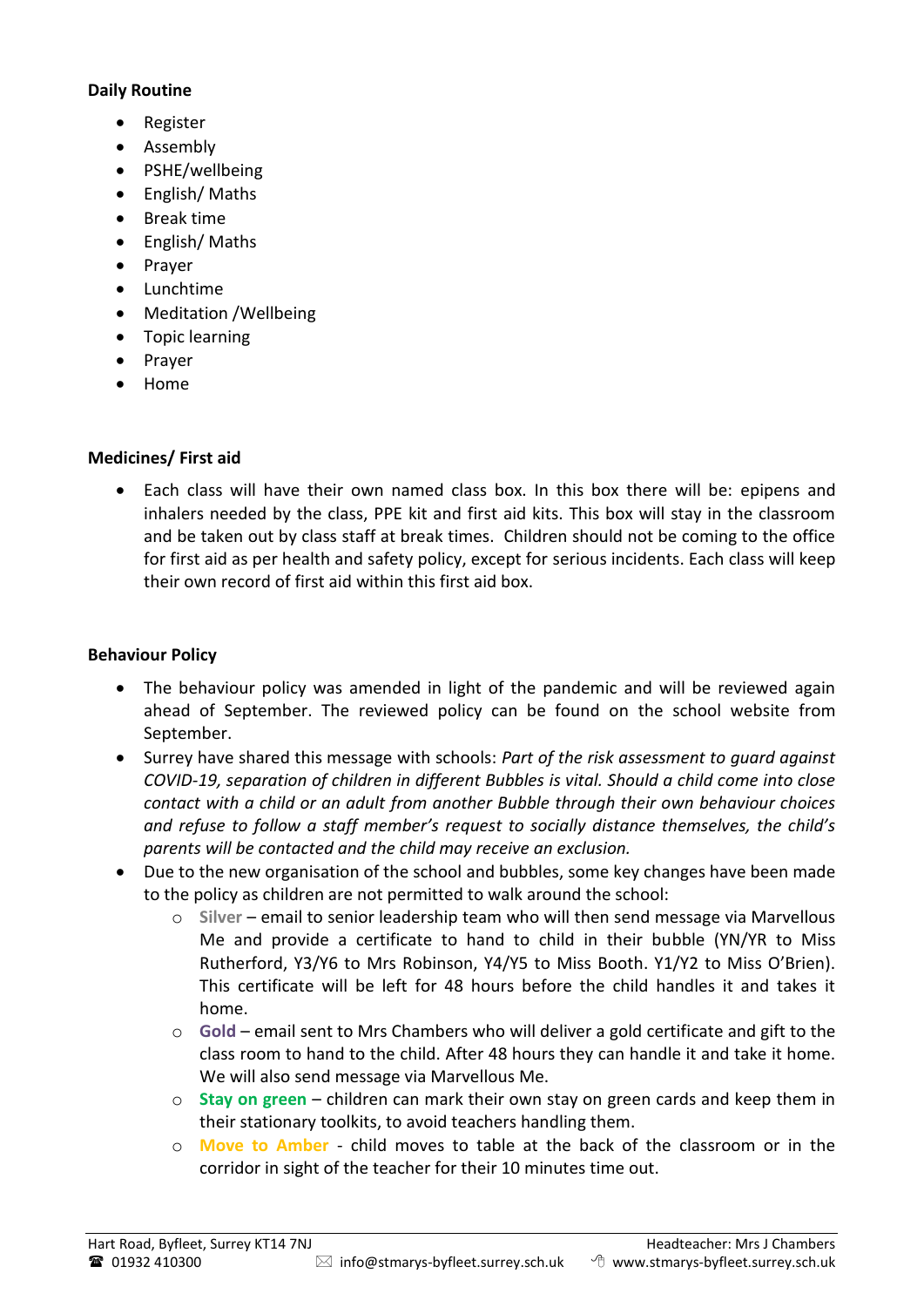- o **Move to Red** –Headteacher or Deputy Headteacher will be called to the bubble and consequences will be agreed. If it is serious health and safety breach the parents will be contacted and the child will be collected immediately.
- **ICT** 
	- Each bubble can have their session in the ICT suite but children must wash hands ahead of using the suite and after. Hand sanitiser will be in the ICT room to use before and after the session. Keyboards, chairs, tables and mouse will be cleaned at the end of each session.
	- IPAD sign out system. No more than 2 groups each day and each IPad will need to be cleaned between groups. Children must hand sanitize before and after using the IPads.

### **PE**

- Sessions outside only, no contact games. Individual equipment where possible. No consecutive use of equipment on the same day as this would not allow time for cleaning equipment. At the end of the day all equipment used should be cleaned ready for another group the next day. When cleaning equipment wear gloves and wash hands after taking gloves off.
- Children will not change for PE in school. To minimise movement around the school children will come to school wearing their PE kit on PE days and stay in it all day.

### **Music**

- Use of instruments will be timetabled to allow for 72 hours in between groups. If this is not possible then instruments will be cleaned at the end of the day ready for use the next day.
- Instruments will not be used consecutively by two groups in one day as this does not allow for cleaning time.
- Singing will take place outside only and children will be facing forwards. If it takes place inside it can be in groups of no more than 15 and be children from existing bubble and children must face forwards in a well ventilated room.
- When we have external music teachers on site which will not be at the start of the Autumn term, they must adhere to these same guidelines in school Lessons will take place in the small hall where ventilation and social distancing is possible.

### **Cloakrooms**

- To minimise movement around the school children will keep their coats on the backs of their chairs as they will have their own space in the classroom. EYFS/ Y1 will use their pegs in their year group areas. They will keep their water bottles on their desk.
- KS1 will keep their lunchboxes on their pegs or on the floor in front of their pegs.
- KS2 will keep lunchboxes and bags (if needed) in their lockers.
- Children are permitted to bring bags but only if it is necessity and they fit easily onto their peg or in their locker.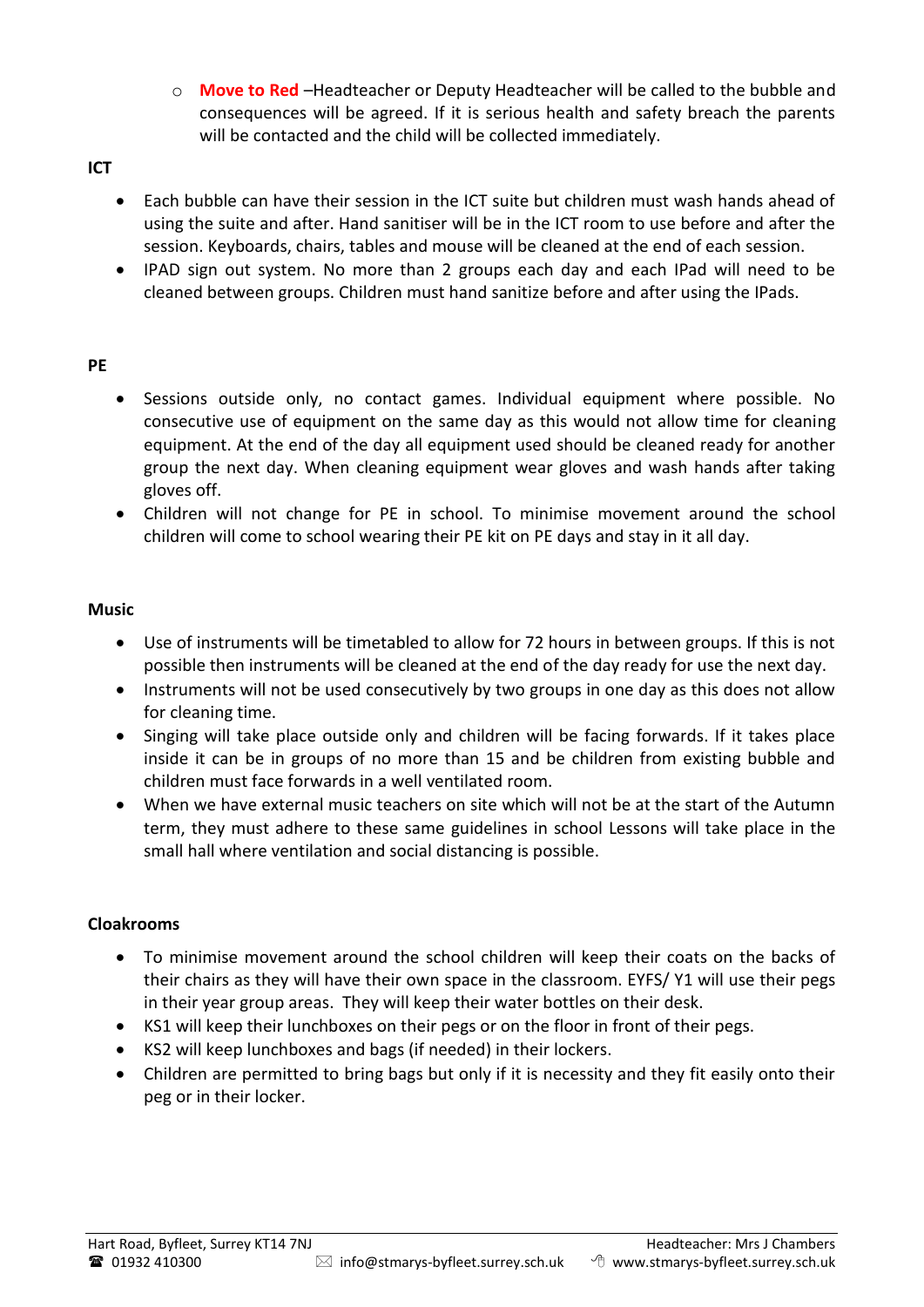### **Uniform**

 Children to wear uniform as usual and parents are encouraged to wash their children's clothes regularly**.**

#### **Homework /Remote learning**

- Will be online to avoid resources being brought to and from home as much as possible and to reduce touch points for staff and children.
- Reading books will go out on a Monday and will be returned to a box on a Friday where they will be left untouched until Monday morning. They can then be put away.
- Reading comprehension booklets will also be brought back in on a Friday and self-marked as a class.
- Homework plan to be shared with parents at welcome meetings in the Autumn Term and be published on the school website.
- Remote learning has been reviewed and planned for next year to ensure that children in school and at home are able to receive the same learning. These plans will be shared with parents at the welcome meetings in the Autumn Term and will published on the school website.

#### **Visitors**

- All meetings will only take place in a room where ventilation and social distancing can be adhered to. All surfaces will be cleaned before and after use and visitors will wash hands on arrival and on departure.
- There will be no volunteers permitted on site for at least the first half term when this will be reviewed.
- Visitors will adhere to health and safety policy in place while on site and they will be informed of these protocols on arrival by the office team
- Parents are not permitted on site unless a prior appointment has been made. Parents are not permitted to walk around the school site before or after school.
- If parents need to drop something to the office they do so at the main gate to the office and do not enter the office.
- $\bullet$

### **Leaders and monitoring**

- Leaders will continue to monitor the school, particularly at times when transitions are at a minimum. For monitoring purposes leaders can spend up to 15 minutes in a bubble room, maintaining 2 m distance from the children and staff at all times.
- When monitoring books this must take place after school or before school, washing hands before handling the books and after handling the books. If books can be left for 48 hours before handling them then this is encouraged. It is also encouraged that books remain untouched for 48 hours before handing them back to children.
- Leaders will clean all touch points as they go.

### **Hive and Breakfast Club**

Both will be available from September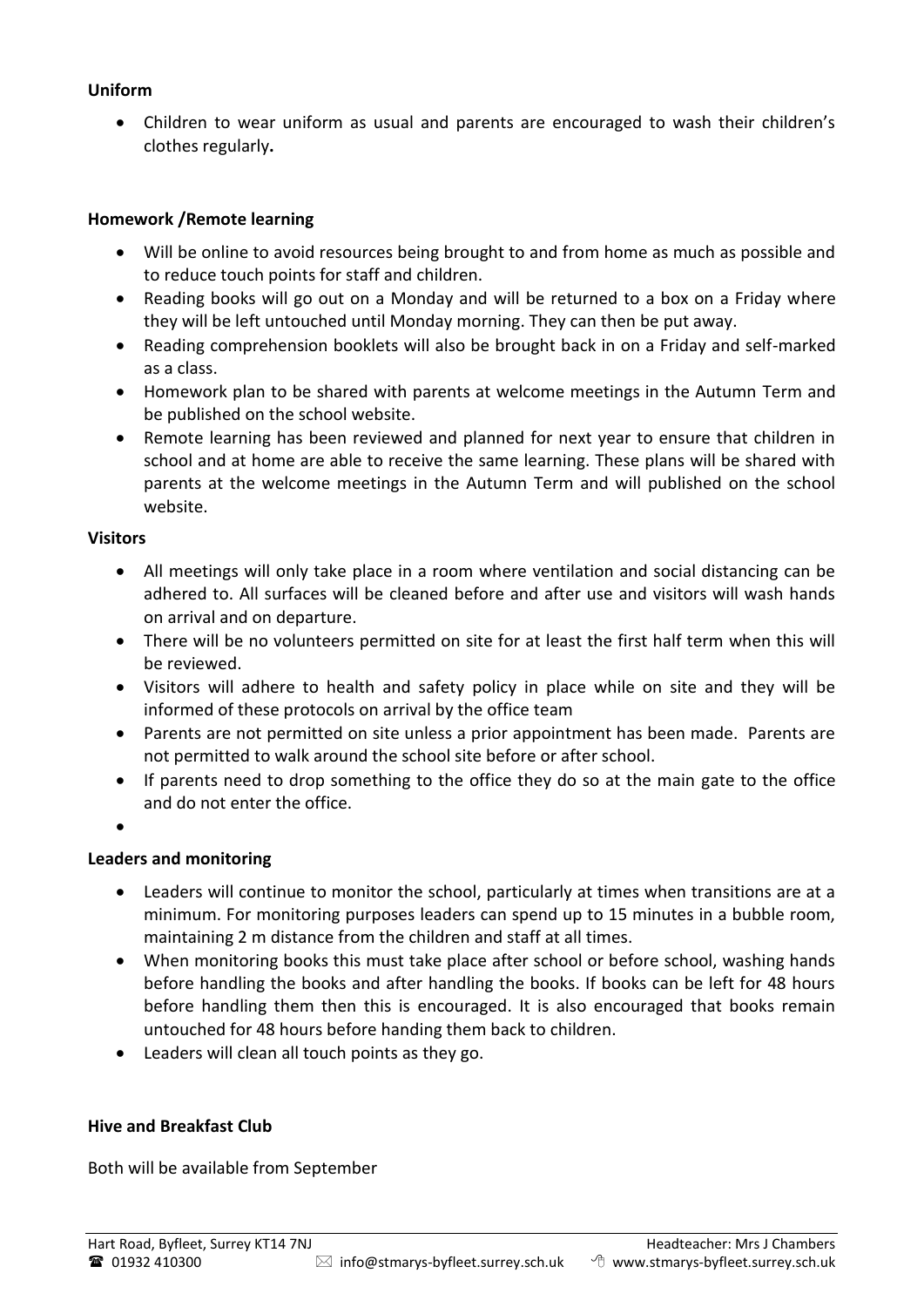It is recognised that year group bubbles and class bubbles cannot be maintained at the Breakfast club or at the Hive due to the space available and the staffing available but they will be kept as consistent smaller groups.

- To minimise crossover and to maintain groupings while the children are accessing this provision, the space will be zoned for the smaller consistent groups. These groups will not cross over or share resources.
- Registers are kept so that if there were to be a positive case the children who had been in close contact can be identified easily. If there is a positive case PHE will decide who must isolate and will direct the school.
- Children will be adhering to social distancing within in their zones as much as possible.
- Children will wash their hands on entry to the provision, every hour, before eating after using a tissue and before leaving the site.
- There will be allocated toilets for each of the groups. The toilets will be cleaned before the session starts, twice during the session and at the end of the session.
- Shared resources will be cleaned hourly.
- Children will access the provision through external doors only and not by walking through shared inside spaces.
- Parents will continue to use the dedicated gate and must remain outside at drop off and collection. Parents will be told to not loiter and if queuing is required to do so maintaining 2 m distancing.
- Staff will clean all touch points after children arrive, twice during the session and at the end of the session.
- Staff will clean gate entry touch points before session, after entry, before collection and after collection.

# **After school teacher led clubs**

- These will not be on offer for the Autumn Term
- This will be reviewed for the Spring Term at the end of the Autumn Term.

# **School Trips**

- There will be no school trips to external venues during the Autumn Term
- This will be reviewed for the Spring Term at the end of the Autumn Term

# **Staff illness / Child illness**

- Any child or adult who is exhibiting symptoms of a virus will be sent home and asked to remain at home until they are symptom free for 48 hours, as advised by Public Health England.
- If a child/ member of staff is displaying COVID symptoms then we will adhere to the health and safety policy. If it is a member of staff they will be sent home immediately and asked to get tested. If it is a child they will be kept in isolation until they can be collected and will be asked to undertake a test. Please see pages 1 and 2 of this document for further information.
- Please be aware of the potential impact this will have on staffing.